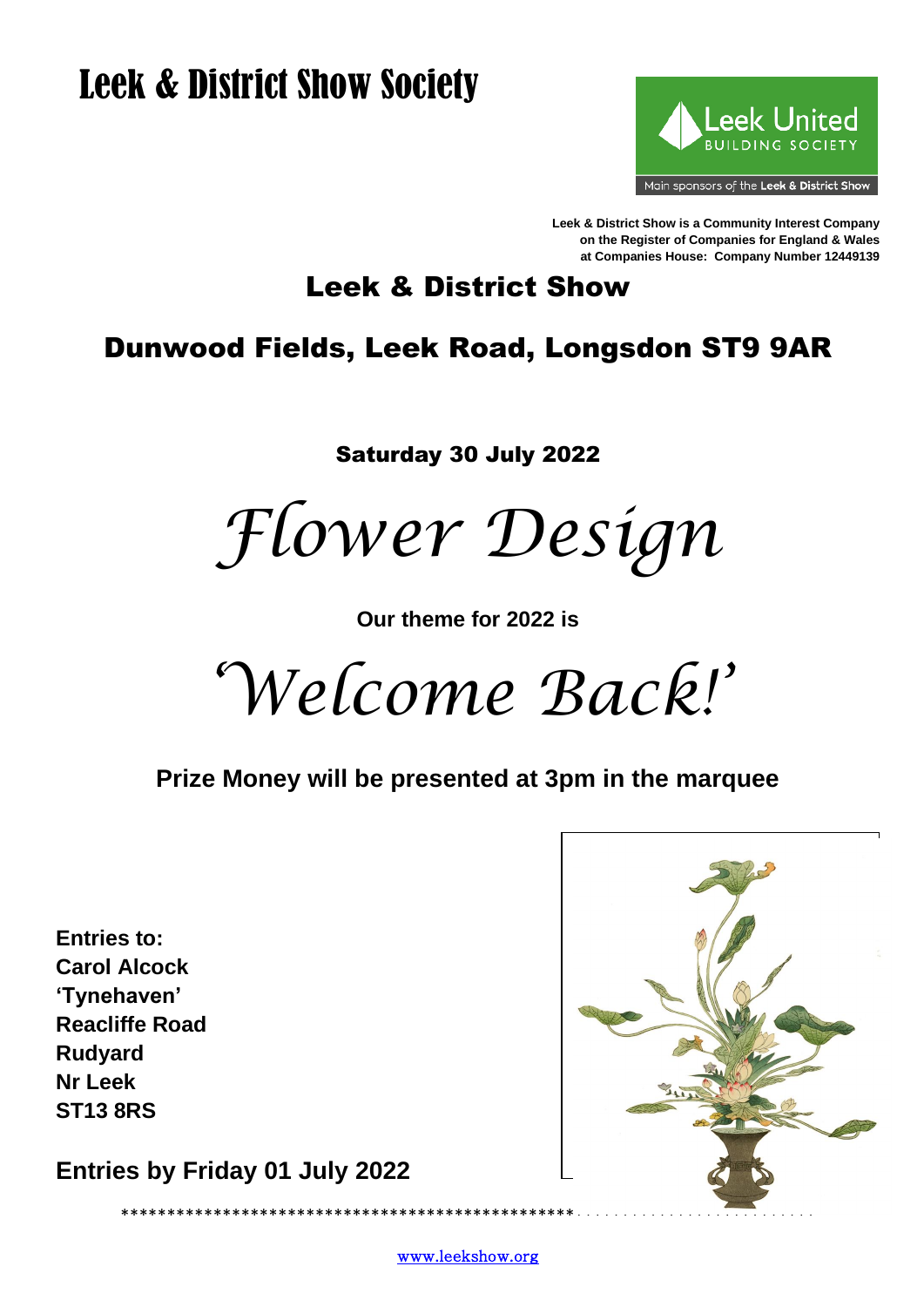# **ACCESSORIES ARE ALLOWED IN ALL CLASSES PLEASE READ THE REGULATIONS CAREFULLY**

#### **Class 1 (Beginners)** *'Over The Rainbow!'*

An exhibit using multi-coloured fresh flowers and foliage to depict the title. Space allowed 60cm wide, 60cm depth, height unlimited.

**Prize Money: 1st £15 2 nd £10 3 rd £5**

### **Class 2 (Traditional)** *'Remembering Constance Spry!'*

**NO FOAM**. An exhibit using fresh flowers and foliage to depict the title without using foam. Space allowed 92cm wide, 60cm depth, height unlimited.

**Prize Money: 1st £15 2 nd £10 3 rd £5**

### **Class 3 (Petite)** *'All Creatures Great and SMALL!'*

An exhibit to depict the title to be displayed on a board measuring no greater 25cm, height and depth not to exceed 25cm.

**Prize Money: 1st £15 2 nd £10 3 rd £5**

#### **Class 4** *'Timeless Piece!'*

A wrist corsage using *artificial flowers* to be displayed on a board. No fresh flowers or foliage allowed.

**Prize money: 1st £15 2 nd £10 3 rd £5**

### **Class 5 (Ikebana)** *'Oriental Delight!'*

An exhibit using fresh flowers and foliage to depict the title. Space allowed 92cm width, 60cm depth, height unlimited.

**Prize money: 1st £15 2 nd £10 3 rd £5**

#### **YOU MAY ENTER MORE THAN ONE EXHIBIT IN ANY CLASS**

# *Carol & Suzanne would like to thank everyone who has sponsored us for the 2022 show.*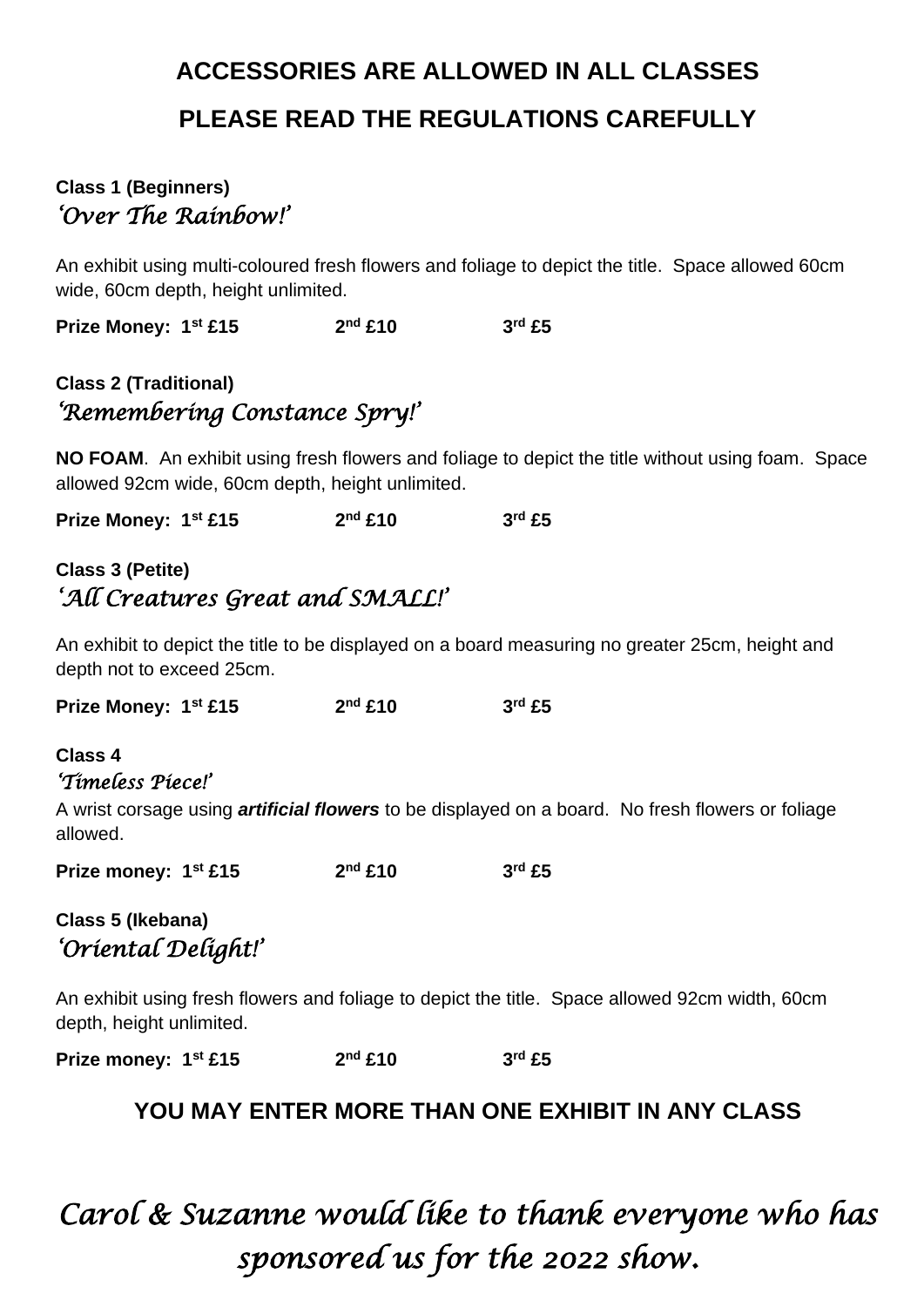## **REGULATIONS**

### **PLEASE NOTE THAT JUDGING WILL COMMENCE AT 9 AM PROMPT**

Our judge for 2022 is Lorraine Simcox from Leek Floral Art.

The position occupied by all exhibits will be decided by the committee and a card with the name of each exhibitor will be placed on each exhibit.

Space allowed – this refers to the space allowed for the exhibit and not the size of the exhibit.

All entries must be completed on the entry form and submitted with the correct fee to the organiser listed on the front of this schedule.

Entries to be received no later than **Friday 01 July 2022.**

Entry fee £2 per exhibit per class.

Exhibits may be brought to the flower Design marquee ready assembled, or partially arranged and may be arranged in the marquee between 3pm and 9pm on Friday 29 July 2022.

The exhibits must be the unaided work of the competitor and must not have been used in any previous competition.

No artificial material to be used unless specified.

No exhibit must be touched by the exhibitor between 8.30am and 4.30pm on show day except with permission of the committee.

Photographs of the exhibits may be taken after the judging on show day has been concluded. Please do not share any photographs on social media until after the show.

All exhibits must be removed from the marquee by no later than 5pm on show day.

The decision of the judge will be final.

Each exhibitor will receive a free entrance pass.